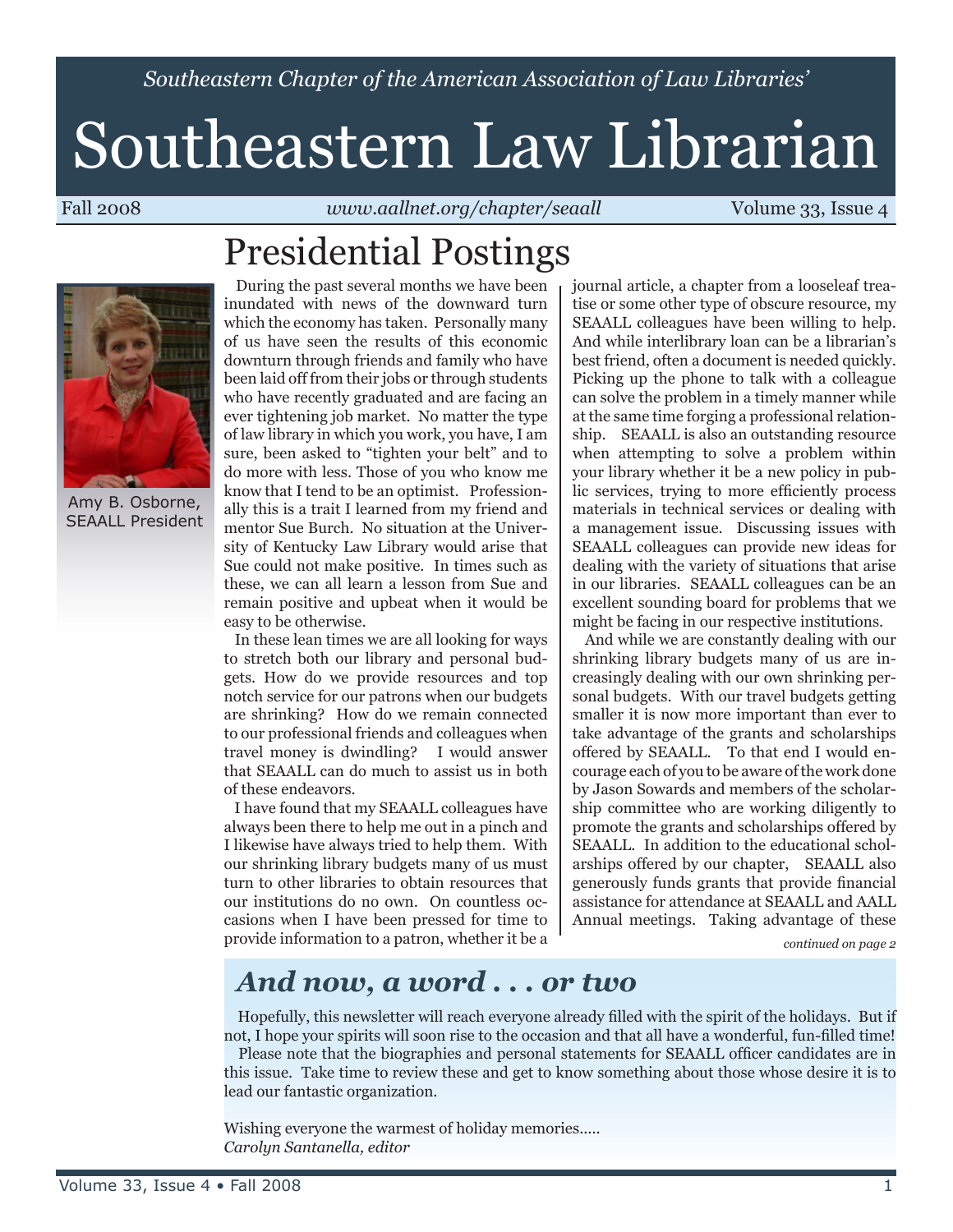#### **Presidential Postings** *continued from page 1*

grants can provide an opportunity to further one's professional knowledge and network with SEAALL colleagues.

 By the time this column is published I am certain that things will have begun to look  $up - as$ I said at the beginning, I am an optimist. And although as I write this it is only November, I am looking forward to attending the Annual SEAALL meeting in Athens, Georgia. I look forward to the excellent programs which Maureen Eggert and her committee will provide and from which I know I will learn something new. I look forward to the social events which Ann Puckett and local arrangement have planned and at which I know I'll have a lovely time. And not least of all I look forward to catching up with my SEAALL colleagues. I plan to take full advantage of all of the opportunities that my SEAALL membership provides and hope you will too. Because during these lean economic times, I think professionally SEAALL is the best value around.

See you Athens!



### **Contents**

| <b>Presidential Postings</b> | 1  |
|------------------------------|----|
| <b>Editor's Note</b>         | 1  |
| <b>CONELL 2008</b>           | 3  |
| <b>Faculty Advising</b>      | 4  |
| <b>SEAALL Scholarship</b>    |    |
| <b>Recipients</b>            | 4  |
| <b>SEAALL Candidate</b>      |    |
| <b>Profiles</b>              | 5  |
| <b>SEAALL Briefs</b>         | 9  |
| <b>Athens is Getting</b>     |    |
| <b>Ready</b>                 | 10 |
|                              |    |

The Southeastern Law Librarian (ISSN 0272-7560) is the official publication of the Southeastern Chapter of the American Association of Law Libraries. It is published quarterly and is distributed free to all SEAALL members. Editorial comments or submissions should be sent to:

Carolyn Santanella, Reference & Serials Librarian, Smith Moore LLP 3 00 N. Greene St., Greensboro, NC 27401 (336) 378-5485 (336) 433-7551 (personal fax #) Carolyn.santanella@smithmoorelaw.com

Submissions may be sent in hardcopy or electronic format. Direct transmission via electronic mail is preferred, but all standard size diskettes are acceptable, if delivered in Word, or plain ASCII format.

Newsletter Deadlines are: Summer July 31, 2008<br>Fall November 30, Fall November 30, 2008<br>Winter January 31, 2009 January 31, 2009 Spring April 30, 2009

The opinions in the columns are those of the authors and do not necessarily represent those of SEAALL. The Southeastern Law Librarian is not copyrighted; however, permission should be sought from the authors and credit given when quoting or photocopying materials from the publication.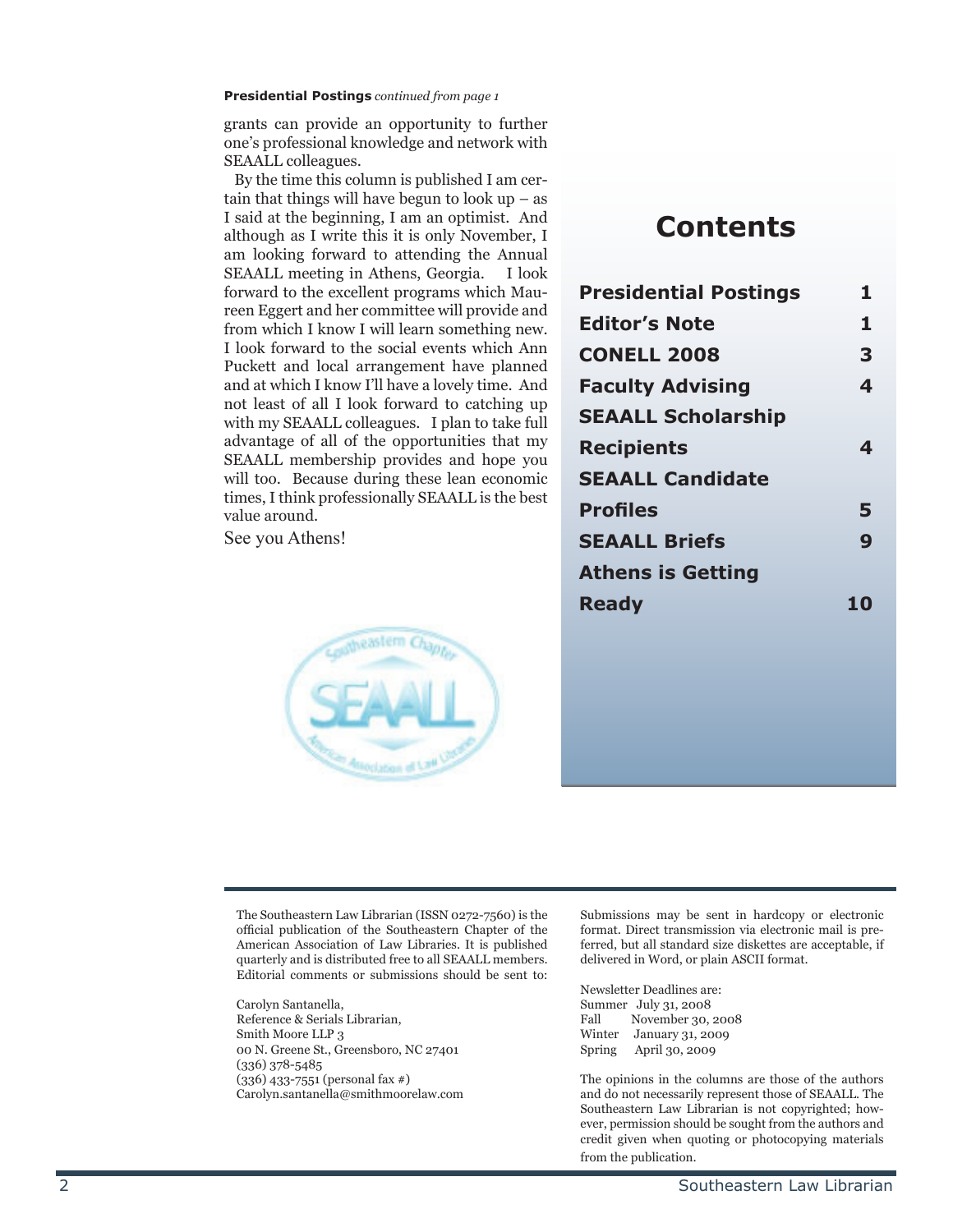### **CONELL: 2008 AALL Annual Meeting**

 Attending CONELL during the 101st AALL Annual Meeting and Conference in Portland, Oregon was a tremendous opportunity for me. As a graduate of the University of Oregon School of Law in nearby Eugene, I cannot think of a better place in which to participate in a program designed to introduce and orient me to the law librarian profession. Several years have passed since I was last in Oregon and it was good to be back in a state where the initiative and referendum system is in effect, sales tax does not exist, and station attendants pump the gas for you.

 The best CONELL has to offer can be summed up in three words: people, presentation, and place. First is the opportunity to meet people – all sorts of people. From Academic to Firm, from Court to Special librarians, CONELL attracts them all. Even those in library school, applying to library school, and contemplating library school are in attendance. You never know who you might meet. Are those the editors of Spectrum and Law Library Journal over there in the Marketplace? Is that the president of AALL? And who is that sitting over there? Is it the fellow who got the position you applied for last year? Why yes, it is. Which brings me to a piece of advice imparted to me by an otherwise complete stranger at AALL in New Orleans who said, "remember, this [law librarian] profession is small. Very, very small." Indeed.

 The presentations and activities part of CO-NELL is engaging. The first half of the day involves presentations and activities in various forms. The initial time is spent listening to messages from Michael Bushbaum, the AALL President, and AALL publications. Because I enjoy lists and points to remember, the message from Cornell H. Winston on "How to Conference" was particularly memorable. Conferencing recommendations include: meeting new people; strategic vendor engagement; free stuff; going beyond your special interest; and going beyond the conference. Going down the list, I followed all of the advice. The pre-CONELL dinner, CO-NELL activities, and excursion to the Columbia River Gorge were all great opportunities to meet new people and prepare me for the main AALL conference. Hitting the "four corners" of the vendor hall where major vendors usually locate helped make order out of confusion. As for free stuff, I now have plenty of pens for law students and patrons. Although I am not a solo librarian, I went to a program on running a law library by yourself. Finally, going outside the conference walls I discovered Stumptown Coffee and Powell's Books – two great pleasures in life.

 The activities part of CONELL includes participation in speed networking and the Marketplace. Speed networking consists of meeting several other CONELL attendees in a short period of time. With only a few minutes to introduce yourself to someone and learn something about them you have to be quick. I met about 15 people in approximately 30 minutes. Although I had never met any of the CONELL attendees before, the discovery of mutual acquaintances was common during the speed networking activity.

 The Marketplace provides an opportunity to explore the wide variety of committees, special interest sections, chapters, and caucuses AALL has to offer. A personal highlight of the Marketplace was meeting and chatting with Mark Estes and Janet Snider, each of whom put out strong, interesting, and valuable publications serving our profession. This is another reason CONELL participation is so valuable. What other opportunity is there to meet so many people actively engaged in our profession, open to engaging with you, in one convenient place?

 Although CONELL serves as an orientation to the law librarian profession, one of its most important functions is as a meeting place for similarly situated professionals. I met law librarians from all over the country who share my same interests, concerns, and aspirations – and all of this in the beautiful setting that is the Columbia River Gorge. I even met others who share my penchant for certain color combinations. Ultimately this is what CONELL is all about - a forum in which those relatively new to law librarianship can come together in one place to meet

and mingle under the general guidance of the venerable veterans of our chosen profession.

 It is with sincere gratitude I thank SEAALL for providing me with a grant to attend CONELL this year in Portland, Oregon.



*The author and Holly Gale in front of Oregon's number one public destination, Multnomah Falls*

Ryan Valentin Reference Librarian Alvin E. Evans Law Library University of Kentucky College of Law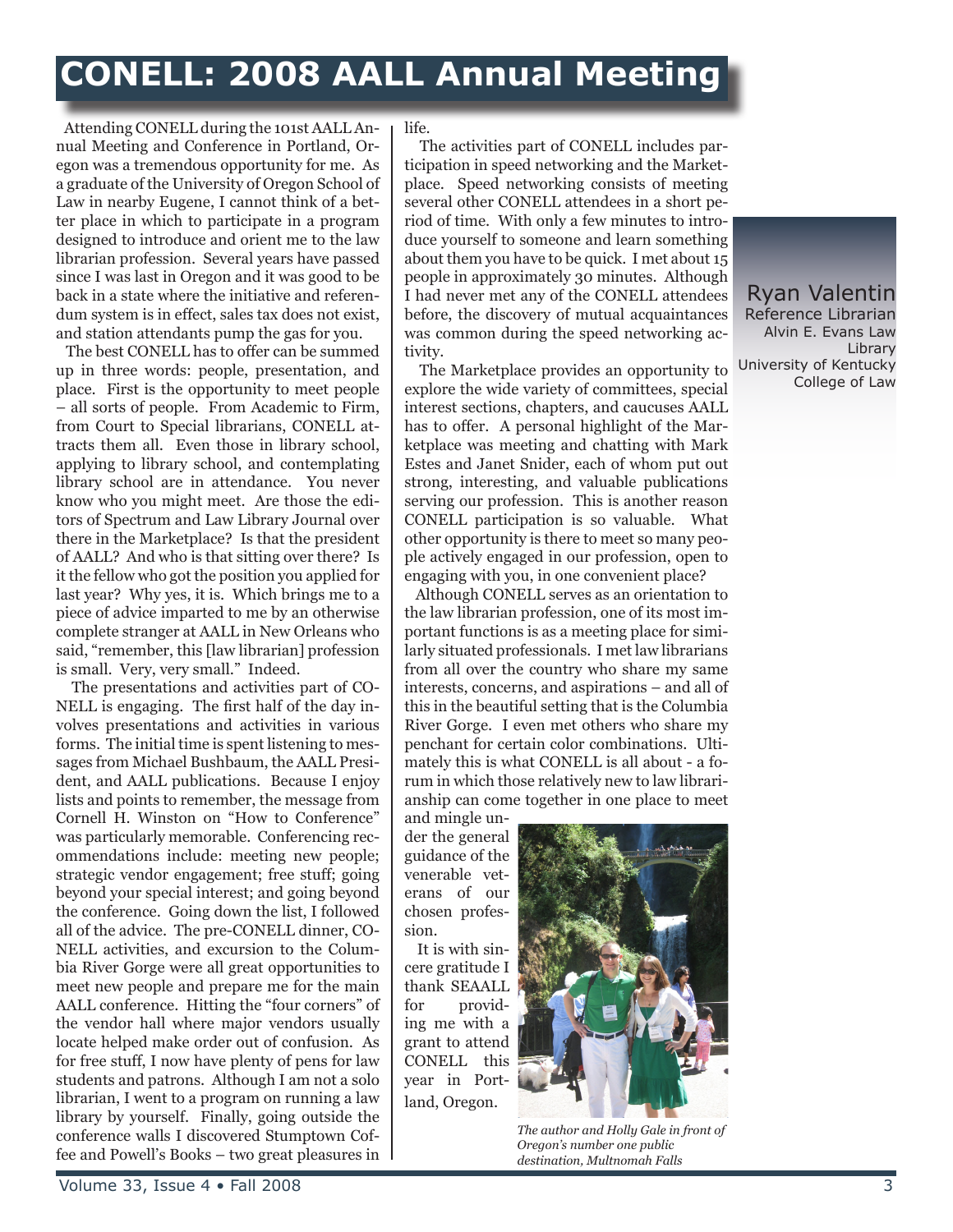### **Faculty Advising: A Great Way to Promote Law Librarianship**

 Law librarians have long been promoting the profession by participating in panels on alternative legal careers, which are an excellent way to inform law students about the rewards of a career in law librarianship. Recognizing this, Margaret Hall, reference and student services librarian at the Kathrine R. Everett Law Library at the University of North Carolina School of Law, went a step further and became the faculty advisor to a new student organization that develops peer-to-peer mentor relationships for students interested in all types of legal careers, including non-traditional careers.

 Margaret was approached last summer to be the faculty advisor to the Carolina Law Peer Partnership Organization due to her pursuit of a career in law librarianship and her strong relationships with law students, developed through her role as student services librarian. The position has thus far provided ample opportunity to increase awareness about the profession of law librarianship. Along with the student president, Margaret is organizing a panel to discuss, "Alternative Careers and Our Stories: Why I Didn't Work in a Law Firm." She will also serve as a panelist. Additionally, advising the organization has enabled Margaret to reach a wider audience. "Coordinating the panel and other activities has allowed me to interact with students who I otherwise wouldn't have had the chance to meet and tell them more about what I do," said Hall.

 Not only has advising the organization provided the opportunity to promote law librarianship to students, it also has proven to be an excellent way to become more involved in the law school community. "You are an important part of the organization as a faculty advisor because you sign on for several years, providing continuity to the group," Hall said. "I also interact a great deal with the law faculty because I liaise with faculty on behalf of Peer Partnership."

 As evidenced by Margaret's experience, becoming a faculty adviser to a student organization that supports the pursuit of non-traditional legal careers is a wonderful opportunity to promote law librarianship. It increases visibility and awareness of the profession to a wider audience of law students—great students who may not have otherwise considered a career as a law librarian.

### SEAALL Library School Scholarship Recipients 2008/09

Below are the most recent recipients of the SEAALL Library School Scholarship awards. Please feel free to send each a note of congratulations and encouragement! Our thanks to Jason Sowards and his committee for their hard work in choosing this year's winners.

Brian Barnes – barnes01@mc.edu Angela Fisher Jaffee – ajaffee@bna.com Coleen Martinez-Skinner – cmartinez@fcsl.edu

Coleen's bio: Colleen received her B.A. in Criminology from Southern Oregon University. From there, she and her husband moved to Jacksonville, Florida where Colleen received her law degree from Florida Coastal School of Law in December 2007. While at Coastal, Colleen worked as a Westlaw Student Representative and as a Library Reference Desk Attendant. It was from these two jobs that she realized a traditional career practicing law would never be as satisfying as helping students with legal research!

Colleen started at Florida Coastal School of Law as a Reference Librarian in June 2008. In September, she started her Masters of Information Science at Florida State University. Colleen loves her job and her studies. She wonders why everyone doesn't choose a career in law librarianship. The only thing better? Being a librarian at Disney World!

Morgan Stoddard UNC - Chapel Hill Law library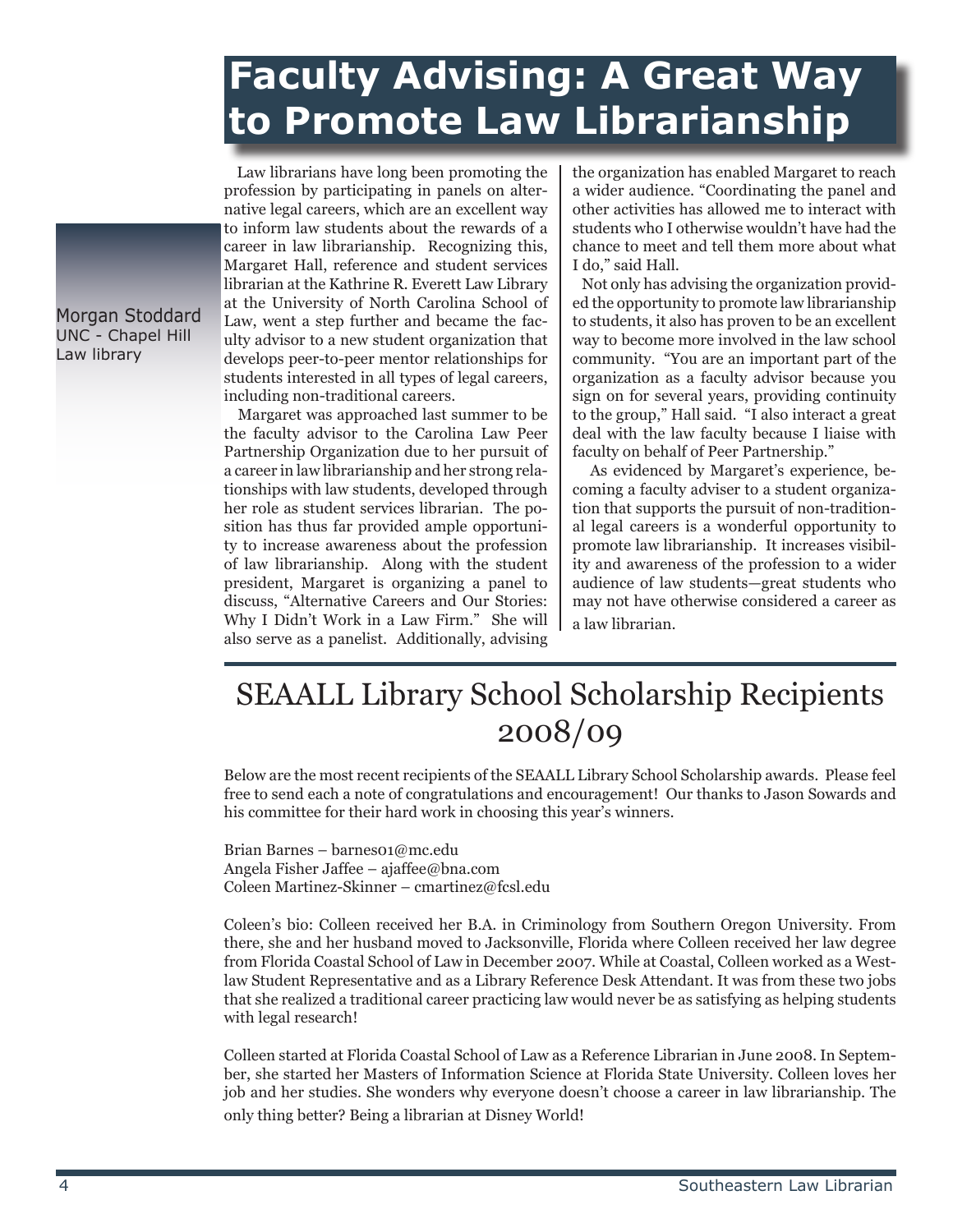### **SEAALL Candidate Profiles**

#### **Office: SEAALL Vice-President/President Elect Candidates: Karen Douglas, Lisa Smith-Butler**

#### **Statement:**

I am honored to be a candidate for SEALL Vice-President/President –Elect. This is a time when great changes are on the horizon, not only from the White House, but also in the world of Law Librarianship. Because of technological advances, our jobs are changing more rapidly than we can react to the change. This is true especially among Technical Services librarians. Since so many things are changing, if elected, I would focus on bringing more professional development opportunities to our region. The institute and programs we have at the SEAALL Annual Meeting only scratch the surface. I often hear comments after programs where colleagues have said, "I wish we had more time to talk about that." The implementation of AALL Continuing Professional Education Grants has given us an opportunity to bring more continuing education programs to the SEAALL region. This is especially important because limited travel budgets often prevent our members from attending AALL conferences in distant cities. The Professional Education grants would allow us to present AALL programs locally or create our own programs based on the needs of the members. Technology will also allow us to present webinars and podcasts that members can attend without leaving their desks. It would be wonderful to have additional educational opportunities for our members much closer to home.

#### **Biographical Information:**

**Current Position:** Head of Technical Services, J. Michael Goodson Law Library, Duke University School of Law 2004-

#### **Previous Law Library Positions**

Head of Technical Services , Georgia State University Law Library 2001-2004 Acquisitions/Serials Librarian 1998-2001 Head of Acquisitions/Serials, Jacob Burns Law Library , The George Washington University, 1993-1998 Acquisitions Dept. Project Manager US Dept. of Justice, 1992-1993

**Karen Douglas Education:** MS in Library Service, Columbia University BA in History, Boston University

#### **Professional Organization Memberships**

Member of AALL 1993- Member of LLSDC 1993-1998 Member of SEAALL 1998- Member of ALLA 1998-2004 Member of NASIG 2005- Member of ALA 1980- Member of ALA Association of Library Collections and Technical Services (ALCTS) 1987- Member of ALA Library Leadership & Management Association (LLAMA) 2007- Member of Black Caucus of ALA (BCALA) 1980-

#### **Selected Professional Association Activities**

Chair of American Association of Law Libraries (AALL) Black Caucus of Law Librarians 2008- 2009

Member of AALL Membership Development Committee 2008-2010

Member of AALL Annual meeting Program Committee, 2007-2008

 Served as Vice Chair/ Chair-Elect, then Chair of Technical Services Special Interest Section (TS-SIS) of American Association of Law Libraries (AALL) 2004-2006; Served on TS-SIS Executive Board 2006-2007

Served as chair of the TS-SIS Education Committee for 2006 and 2009 Annual Meeting

Participated in AALL Education Summit, Sept. 2005

Member of Education Summit Implementation Task Force 2005-2006

Participated in AALL Mentorship Project as a mentor 2005-2006

Member of AALL Committee on Relations With Information Vendors (CRIV) 2002-2004

Secretary –Consortium of Southeastern Law Libraries (COSELL) 2002-2004

Member of SEAALL Annual Meeting Program Committee 2002-2003

*continued on page 6*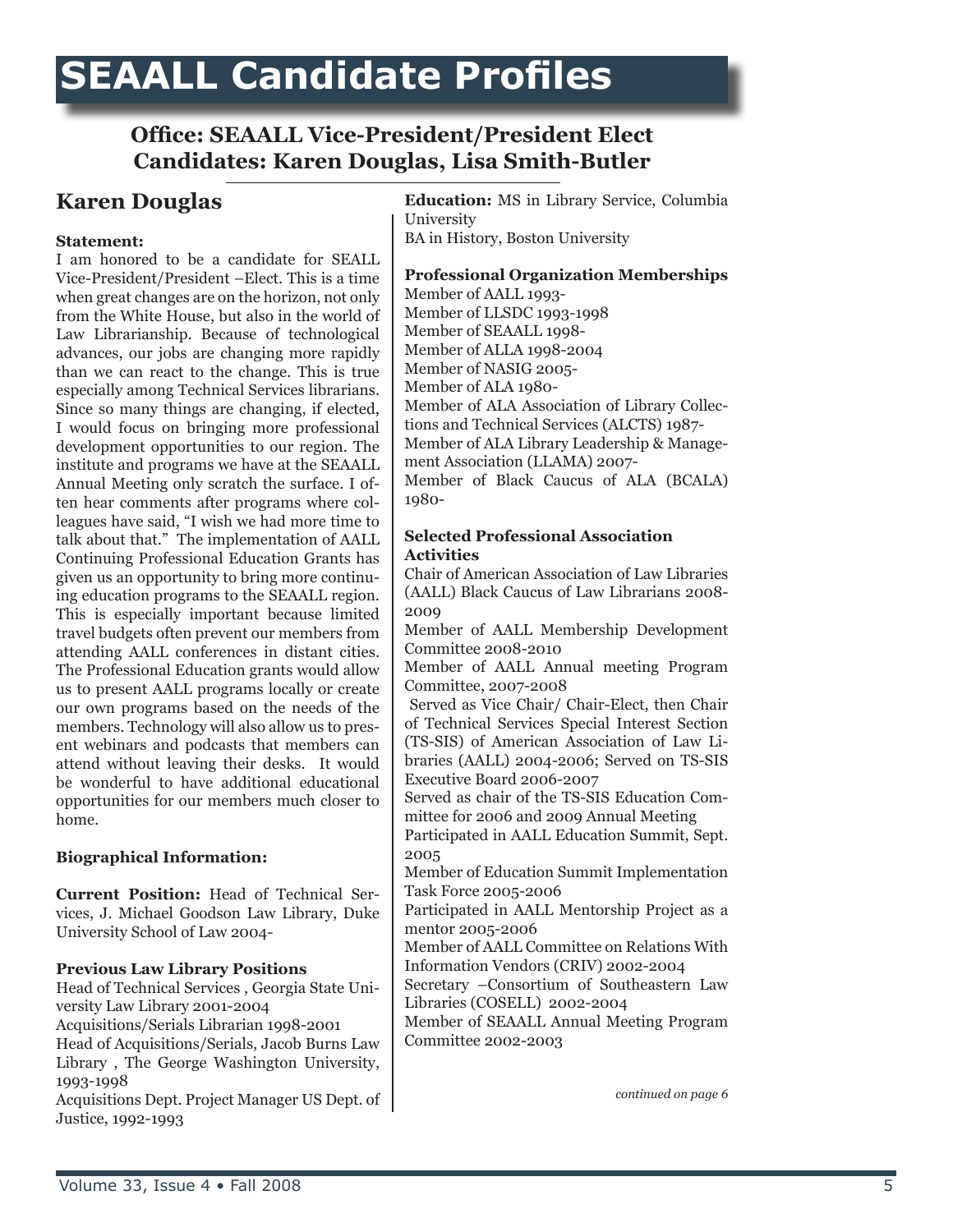#### **Candidate Profiles - Karen Douglas** *continued from page 5*

#### **Selected Presentations**

Co-coordinator and speaker for "Managing From the Middle: Techniques for Success in Technical Services", a full day workshop to be presented at the AALL Annual Meeting, Washington, DC July, 2009.

Co-Coordinator and Speaker for "Work Smarter, Not Harder: Delegate and Motivate for Success" at SEAALL Annual Meeting 2008

Coordinator and Moderator of TS-SIS Program: "21st Century Technical Services: Reorganizing For the Future" at AALL Annual Meeting 2006 Coordinator and Moderator of "Let's Make a Deal: Strategies to Avoid Paying List Price" presented at AALL Annual Meeting 2004

Speaker – "The Money-Go-Round: What to Do When Payments Go Astray" – AALL Annual Meeting- 2003

Speaker "10 Sure-Fire Tips for Acquisitions Librarians" SEAALL Annual Meeting 2003 Coordinator and Moderator- "You Can Judge a Book By Its Cover: Using Collection Assessment to Facilitate Collection Development" SEAALL Annual Meeting 2003

Last minute replacement speaker for "Student Workers: Love 'em, Hate 'em, Fix 'em" at SEAALL Annual Meeting, 2002

Speaker for "From Technical Services to Customer Services: Improving Your Workflow Without Reinventing the Wheel" SEAALL Annual Meeting, 2002

#### **Publications**

"Library Systems Migration: We're Live, Now What" 4 AALL Spectrum, (March, 2000)

Chosen to be profiled in "Celebrating Diversity: A Legacy of Leadership in AALL", edited by Carol Nicholson, Ruth Hill and Vicente Garces, published Summer, 2006

Contributed a chapter to "A Day in the Life: Career Options in Library & Information Science," edited by Priscilla K. Shontz and Richard A. Murray, 2007 . http://liscareer.com/dil\_contents.htm

#### **Awards**

Received AALL grant to attend AALL Professional Development Workshop "Managing Technical Services" at AALL Annual Meeting, 2001

#### **Lisa Smith-Butler**

#### **Statement**

 I am often asked whether I think there is a future for law librarians and law libraries. After all, I am told, "everything is now online."

 Many things are online which makes my job different. It often takes minutes now to accomplish what once took hours or even days. New technology has automated many library tasks, freeing me to pursue more service and people oriented activities. Because I am in the information business, my days are full as I help faculty, students, and staff navigate their way through the information thicket. An image below, pulled from Google, captures the 21st Century library patron's dilemma:



 As a 21st Century information professional and librarian, I help acquire, process, and organize information resources in various formats. I then assist patrons with retrieving this information in a cost effective and efficient manner. To alert patrons about our law library, I market the services we provide. We provide many services to many different patrons. So I answer, "Yes. I think there is a future for law libraries" to the questioners and doubters. Given the information onslaught that we face daily, I think there is certainly a future for libraries, libraries, and information professionals. I enjoy sharing that vision with others and having a discussion about the future of our profession.

#### **Biographical Information:**

#### **Law Library Employment**

Assistant Dean & Director, Law Library & Technology Center & Associate Professor of Law

2004 – Present

Nova Southeastern University, Shepard Broad Law Center, Law Library & Technology Center, Ft. Lauderdale, FL

*continued on page 7*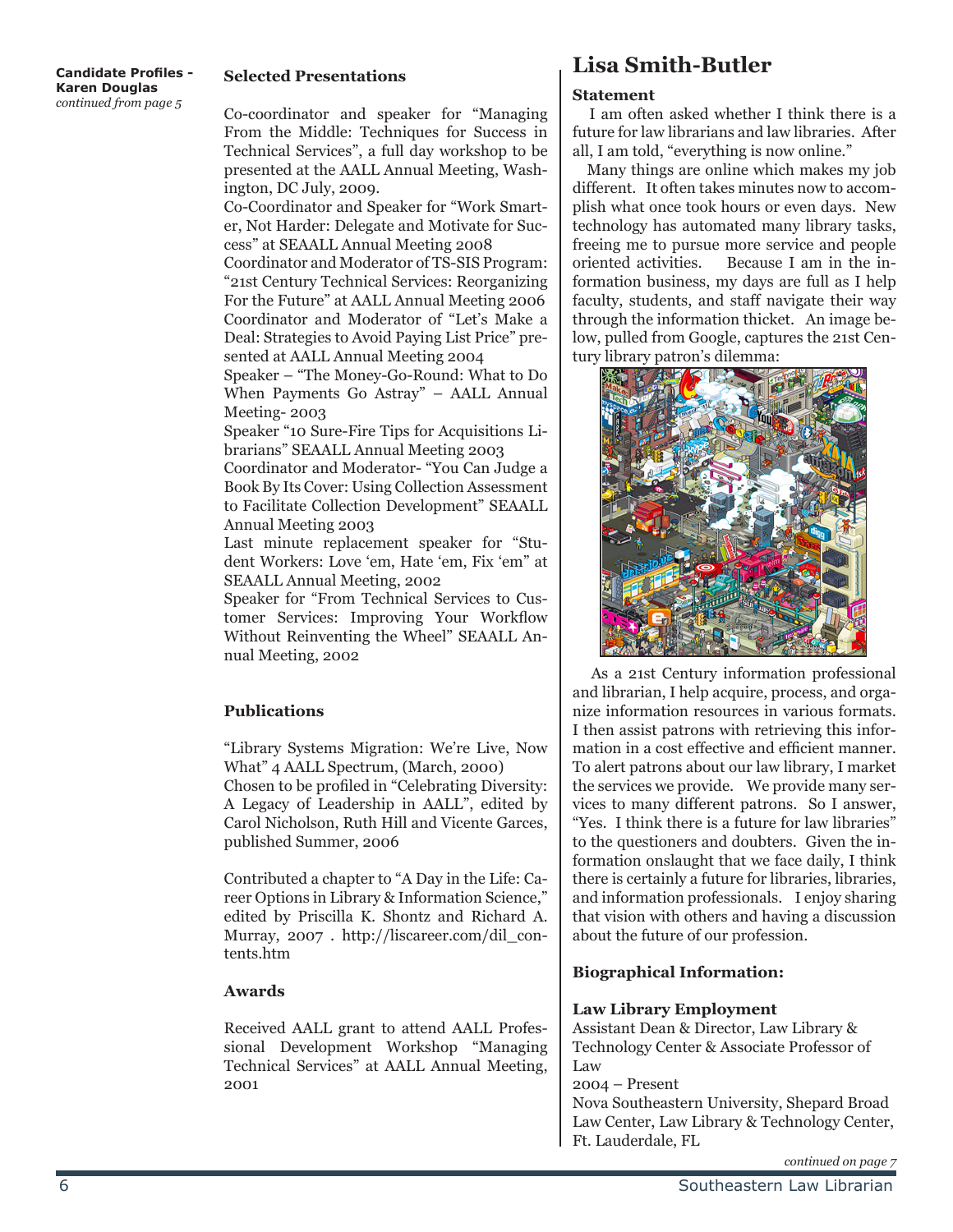Associate Director, Law Library & Technology Center 1998-2003 Nova Southeastern University, Shepard Broad Law Center

Head of Public Services, Georgia State University 1995-1998 College of Law Library, Atlanta, GA

Reference/Operations Librarian, 1993-1998 Powell, Goldstein, Frazier & Murphy, Atlanta, **GA** 

#### **Education**

B.A., English, Magna cum Laude, Hastings College, Hastings, NE 1982 J.D., Cum Laude, Creighton University School of Law, Omaha, NE 1984 M.L.S., Clark Atlanta University, Atlanta, GA 1993

#### **Selected Publications**

*Forthcoming* Workplace Privacy: We'll Be Watching You, Ohio N.U.L.Rev. (2008.)

*Books* LAW LIBRARIANSHIP IN THE 21ST CENTU-RY (Scarecrow Press) (co-edited) (2007.)

*Chapters in Books* Administration, in LAW LIBRARIANSHIP IN THE 21ST CENTURY (Scarecrow Press 2007.)

*Articles*

Cost Effective Legal Research Redux: How to Avoid Becoming the Accidental Tourist, Lost In Cyberspace, 6 Fla. Coastal L.Rev. 101 (2008.)

Practicing Law Librarianship: Podcasting, Vodcasting, and Law Libraries: How to Understand the Newest "IT" Technology and Use It In Your Library, AALL Spectrum, June 2006. (Co-authored.)

#### **Selected Presentations**

Marketing Your Library: Exploring New Technologies to Create Evolving Newsletters that Energize Your Patrons, AALL, Portland, OR, July 2008

Future of Academic Law Libraries, SEAALL/ LLSDC, Alexandria, VA March 2008 Workplace Privacy: We'll Be Watching You, STETSON UNIVERSITY JUNIOR FACULTY FORUM, Gulfport, FL, November 2007 Blogs: Technology Ethics and Trends, AALL, St. Louis, MO, July 2006 Laptops in the Classroom, CALI, Fort Lauderdale, FL June 2006

#### **Professional Organizations**

American Association of Law Libraries, 1992 -

• Publications Committee 2001 - 2003

• Special Committee, Principles of Licensing Agreements 2002 - 2004

• CONE (Council of Newsletter Editors) Co-Chair, 2007-2008

Atlanta Association of Law Libraries, 1993 -1998

• Co-Chair of the Newsletter Committee, 1995 - 1997

South Florida Association of Law Libraries, 1998 -

- Newsletter Editor, 1999 -2001
- Vice President/President Elect 2001-2002
- President 2002-2003
- Past President 2003-2004
- Chair, Scholarship Committee, 2004 - Present

Southeastern American Association of Law Libraries, 1995-

- Newsletter Committee, 1996 1997; 2000- 2002; Editor 2006 - 2008
- Local Arrangements Committee, 2002
- Secretary, COSELL, 2004 2006

State Bar of Georgia, Admitted 1987 (Inactive) Nebraska State Bar Association , Admitted 1984 (Inactive)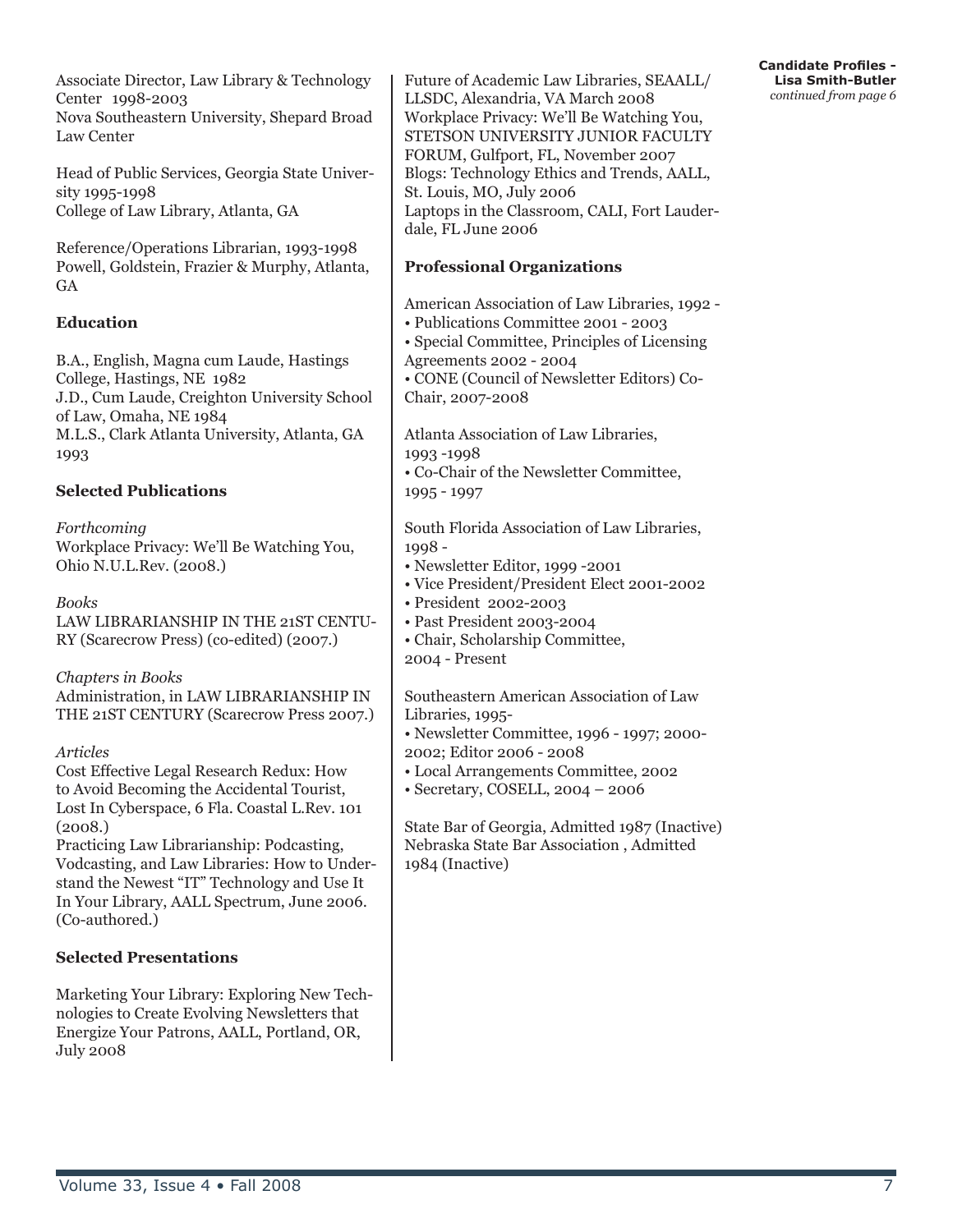#### **Office: SEAALL Treasurer Candidates: Edward T. Hart, Dee Wood**

#### **Edward T. Hart**

#### **Statement:**

 Building relations and networks across the Southeast is an important part of any law librarian's professional development who calls this corner of the country home. Often, the performance of our primary duties, service to our users and maintenance of our collections, is greatly aided by others within this regional network whether it is through direct assistance in answering a reference question or ideas shared at our annual meeting. Being a member of SEAALL is an optimum venue for such exchanges. To achieve such success, we need a successful chapter, and to be successful, volunteers must take up the duties needed to run the organization and support the development of its members.

 I welcome the opportunity to serve SEAALL as Treasurer and to support the effective management of the chapter.

#### **Biographical Information:**

 Edward currently serves as the Head of Technical Services for the Lawton Chiles Legal Information Center at the University of Florida. He carries out collection development while supervising the acquisitions, serials and cataloging. Starting last Spring, he became an adjunct professor of law teaching advanced legal research to second and third law students. Prior to taking this position in July 2005, he served for five years as the Acquisitions and Collection Management Librarian for the New England School of Law Library.

 Edward earned his MSLIS from Simmons College, his JD from New England School of Law, and BA and MA in history from Valdosta State University.

 He has been a member of AALL since 2000 and member of ALL, GD, and TS Special Interest Sections. Was an active member in LLNE from 2000-2005, serving as its Government Relations Chair, 2003-05. He has now enjoyed being a member of SEAALL for over three years and currently serving his second year as chair of the chapter's Membership Committee.

#### **Dee Wood**

#### **Statement:**

 I welcome the opportunity to run for the office of SEAALL Treasurer. My experience as treasurer of various professional associations qualifies me to represent SEAALL effectively and with great enthusiasm. Presently, I am in my second year of service as Secretary/Treasurer of the AALL GD-SIS. Also, I have had the privilege of serving as the Kentucky Library Association Government Documents Secretary/ Treasurer and I recently ended a two-year term as Secretary/Treasurer of the Kentucky Virtual Library Users Group. My professional association engagement has given me the insight to fully recognize the need for a Treasurer who can provide a fully understandable accounting and reporting system to the membership. I am committed to meet the challenges and responsibility as the Treasurer of SEAALL and feel honored to be nominated for the office.

#### **Biographical Information:**

#### **CURRENT POSITION**

Government Documents and Cataloging Librarian

University of Kentucky College of Law Library, Lexington, KY

#### **EDUCATION**

M.S.L.S., University of Kentucky 1994 B.A., Texas A&I University, Kingsville, TX 1969

#### **PROFESSIONAL ASSOCIATION ACTIVITIES**

American Association of Law Libraries 1995-

• Awards Committee 2007-2009

• Placement Committee 1997-1999; 2002- 2004

• Grants Committee 1997-1999

Government Documents Special Interest Section 1997-

• Secretary/Treasurer 2007-2009

Academic Law Libraries Special Interest Section 1997-

*continued on page 8*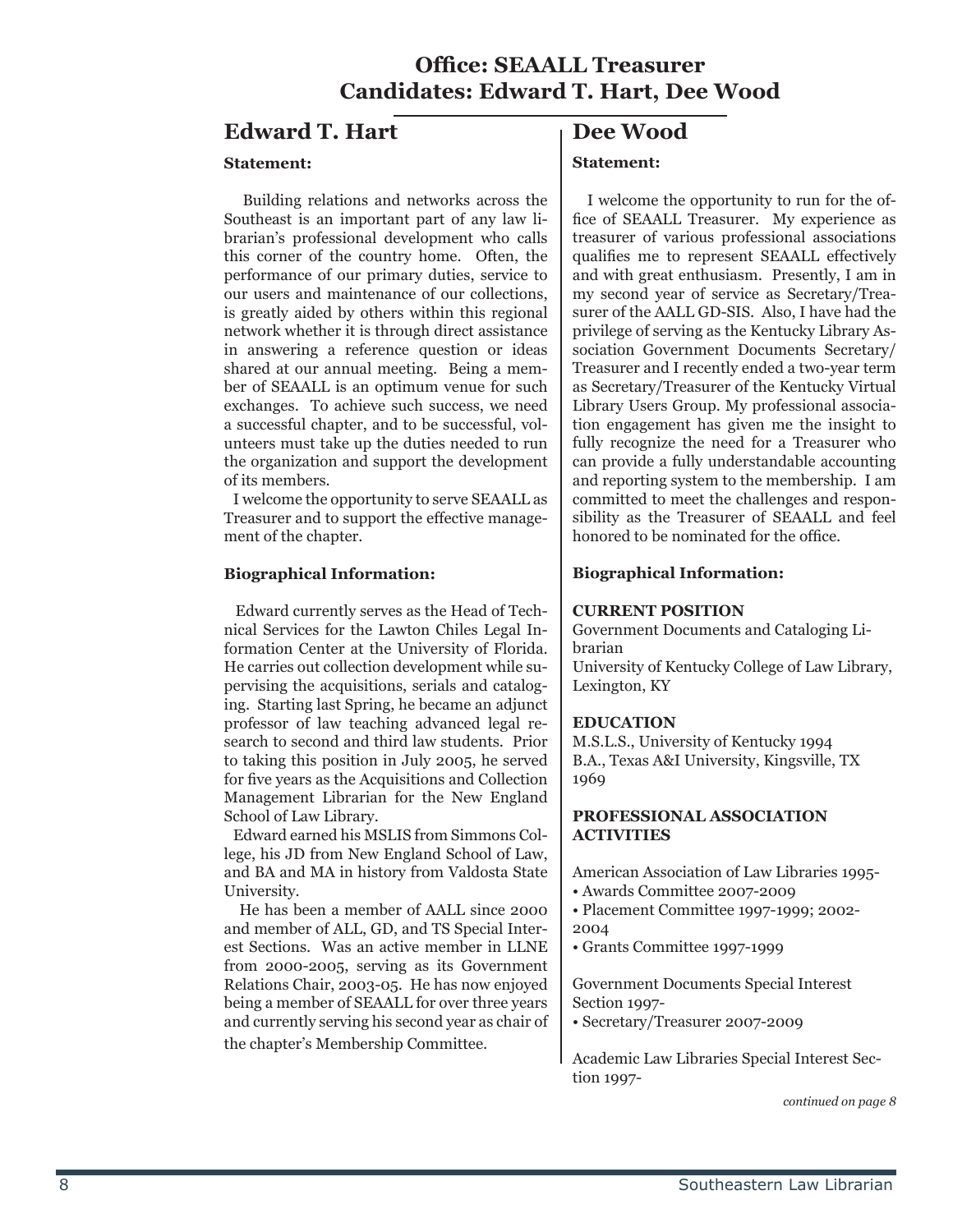Technical Services Special Interest Section 2001-

• Cataloging and Classification Committee 2004-

- Preservation Committee 2004-
- Education Committee 2004

Southeastern Chapter of the American Association of Law Libraries 1995-

- Membership Committee 2007-2009
- Newsletter/Public Relations Committee 2004-2006
- Placement Committee 1996-2004; Chair 1997-1998

American Library Association 1999- Association for Library Collections & Technical Services 1999-

• Preservation and Reformatting Section 2007- (Books and Paper Committee 2007-2009)

• Cataloging and Classification Section 1999-

• Collection Management and Development Section 1999-

Library Administration and Management Association 1999-

• Public Relations Section 1999- (Executive Board Member at Large 2002-2004; Swap and Shop Committee 1999-2006; Chair Swap and Shop Competition ALA 2003; Publications Committee 2001-2003)

Government Documents Round Table 1999-

Southeastern Library Association 2003- • Chair Resolutions Committee 2005-2006

Kentucky Library Association 1993- • Government Documents Roundtable 1995- (Chair 2005-2007; Secretary/Treasurer 1999- 2000)

• Academic Library Section 1995- (Chair Awards Committee 2007)

• Special Library Section 1995- (Chair Awards Committee 2008)

#### **PUBLICATIONS**

Editor, INFOCUS, Newsletter of the Kentucky Library Association 2000-2003

"The Aviation Museum of Kentucky: Yesterday, Today, Tomorrow!" Kentucky Libraries, Vol. 63, No. 1, Winter 1999, pp. 4-6. Rev. 2003.

"Easy Ways to Market Government Documents." MLS: Marketing Library Services, Vol. 13, No. 4, June 1999, pp. 1-3. *Member-At-Large Candidate Profiles available on page 10*

### **SEAALL Briefs Compiled by** Compiled by

#### **TENNESSEE**

#### **Supreme Court Libraries**

**Stephen Jackson**, Supreme Court Librarian sent the following: "After 70 years of service, we regret to announce that due to the ongoing state budgetary crisis, the Tennessee Supreme Court Libraries located in Jackson, Knoxville, and Nashville will cease all operations as of Dec. 31, 2008." This announcement was made public November 21.

#### **VIRGINIA**

#### **Appalachian School of Law**

**Ethan Atwood** has joined the Appalachian School of Law (Grundy, VA) as a Reference Librarian. Ethan is a recent graduate of the University of Oklahoma's School of Information Science, receiving an M.L.I.S. degree in May of 2008. In 2006, he received a J.D. from the University of Arkansas School of Law and in September of that year was admitted to practice before the Arkansas Bar. Ethan also holds a B.A. in History from the Fulbright College at the University of Arkansas, Fayetteville.

#### **University of Richmond**

**Suzanne B. Corriell** was recently promoted to Head of Reference and Research Services. Prior to her promotion, Suzanne served as Reference and Research Services Librarian. Suzanne joined the Richmond Law Library in August 2007. Prior to her initial appointment at Richmond, she was the Circulation and Reference Librarian at the University of Iowa College of Law Library, where she received both her law and library degrees. She served as the Senior Managing Editor of the *Iowa Law Review* during her third year of law school.

**Timothy L. Coggins**, Associate Dean for Library and Information Services, and **Gail F. Zwirner**, Head of Access Services, are contributing authors to the 2008 edition of *A Guide to Legal Research in Virginia*, published by the Virginia CLE Foundation. Tim authored the chapter about "Legal Periodicals, Indexes, and Information Sources." In addition to authoring the chapter on "Fastcase" (an online legal research system that the Virginia State Bar provides to its members), Gail served as one of *Continued on page 11*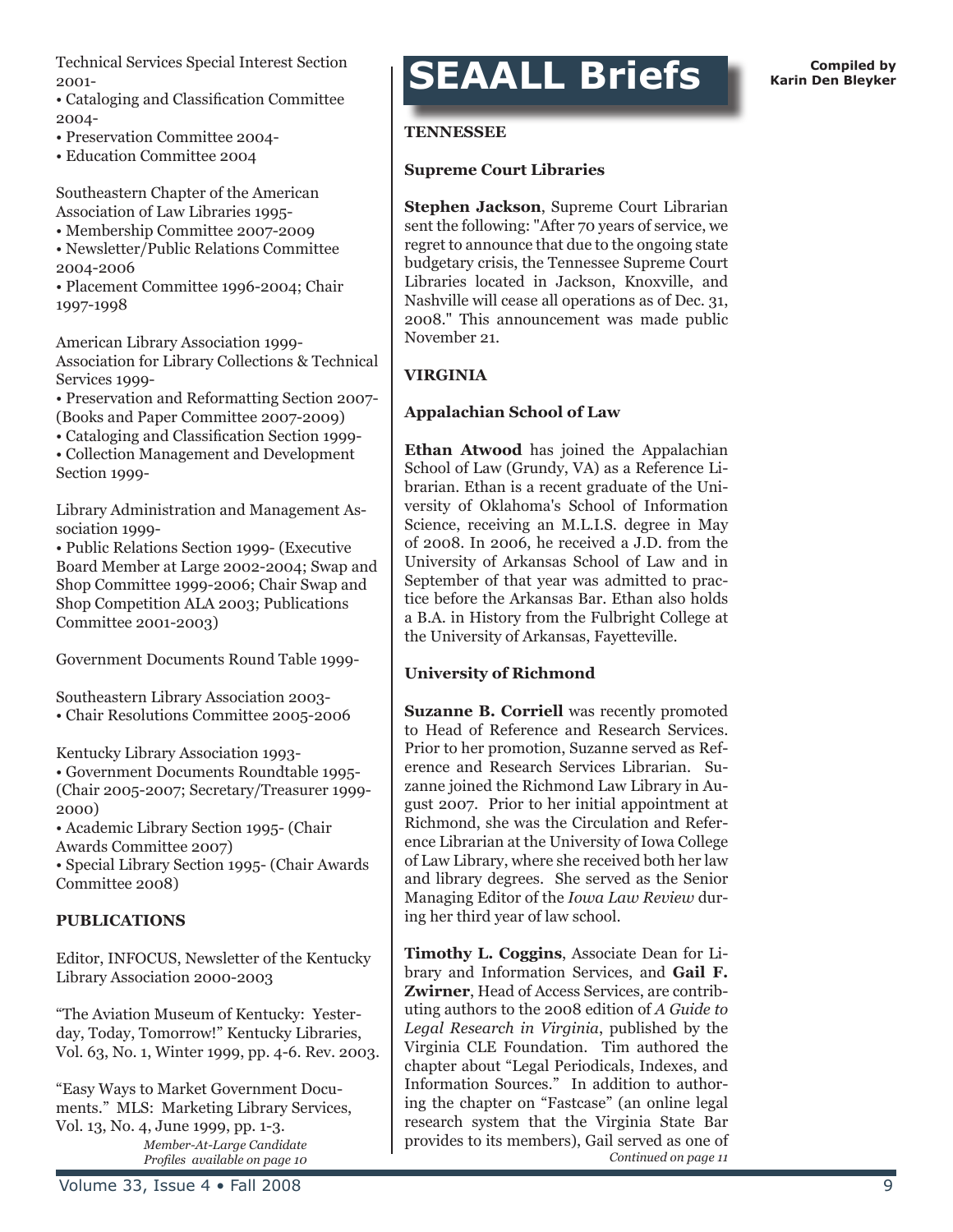#### **Office: SEAALL Member-At-Large Candidates: Trina T. Holloway, Sarah Mauldin**

#### **Trina T. Holloway**

#### **Statement:**

 My interest in librarianship was sparked by my former supervisor who felt I would make a great librarian. As a result of much encouragement and mentoring, this past June I celebrated my fourth anniversary as a librarian. These four years have been rewarding in every way possible. I have grown in a network of librarians who all strive for excellence.

 During this time I experienced the pleasure of serving the profession by being active in various organizations and committees. I served as the secretary of COSELL and I am currently a member of SEAALL's placement committee. I am especially thrilled about being a part of the 2009 Local Arrangements Committee. I believe this experience will give me a look behind the scenes of SEAALL.

 I am excited about being nominated for the Member-at-Large position. It would be an honor to give back to SEAALL, an organization that is committed to the development of law librarians and the communities we serve.

#### **Biographical Information:**

#### **Current Position**

Acquisitions/Serials Librarian Georgia State University, Atlanta, GA 2004- Present

#### **Education**

MSLS, Clark Atlanta University, 2004 BBA, University of West Georgia, 1991

#### **Membership & Committee Involvement** AALL

• Mentoring Committee, 2006-2008

• TS-SIS

 o Membership Committee, 2008-2009 o Nominations Committee, 2006

Atlanta Law Libraries Association (ALLA) • Placement Committee, 2005-2006

North American Serials Interest Group (NASIG)

• Awards and Recognition Committee, 2008- 2010

• Program Planning Committee, 2006-2008

*Holloway continued on page 11 Mauldin continued on page 11*

#### **Sarah Mauldin Statement:**

 I love being a law librarian and am proud to be a member of as vibrant a chapter as SEAALL. As a private law librarian I bring a different perspective to complement the law school and court librarians currently serving. It is, now more than ever, imperative that the value of law librarians and law libraries be made known to our users and decision makers. I hope to help SEAALL continue its excellent work in representing the interests of law librarians throughout the Southeast.

#### **Biographical Information:**

#### **Current Position:**

Law Librarian, Chamberlain, Hrdlicka, White, Williams & Martin, Atlanta, Georgia, 2006 – present

#### **Education:**

University of Texas at Austin, MLIS with Certificate in Law Librarianship, 2002 University of Oklahoma, BA in Letters, minor in MIS, summa cum laude, 1999

#### **Previous Positions:**

Director of Library Services, Lionel Sawyer & Collins, Las Vegas, Nevada, 2003 – 2006 Reference Librarian, Westbank Community Library, Austin, Texas, 2002 – 2003 Library Assistant, Munsch, Hardt, Kopf & Harr, Austin, Texas, 2002 – 2003

#### **Professional Association Memberships and Service:**

American Association of Law Libraries, 2001 – present

• AALL Spectrum Membership News Editor, 2003 – present

• Recruitment to Law Librarianship Committee, 2007 – 2009

o Committee Chair, 2008-2009

Private Law Libraries Special Interest Section, 2003 – present

• PLL Perspectives Co-Editor, 2004 – present

SEAALL, 2006 - present

- Community Service Committee, 2008 2009
- Placement Committee, 2008 2009